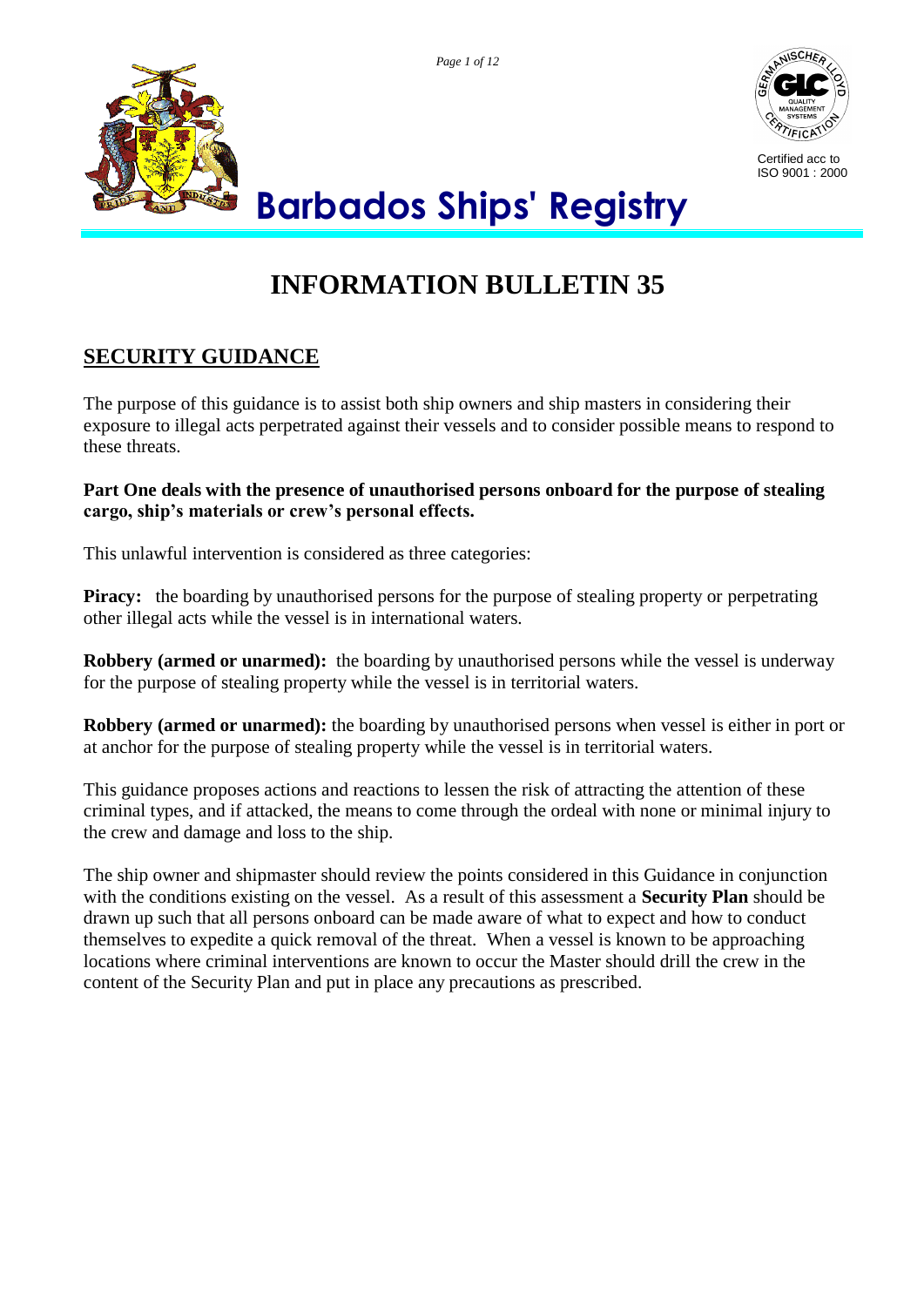**Part Two deals with the unauthorised placing of materials or persons onboard while the vessel is in port, for the purpose of clandestine transportation from one geographical location to another.**

#### **The Risks Defined**

At Sea: The risk is of theft and/or injury to the crew

&

The supplemental risk of the ship not being under command and therefore presenting a hazard to itself and other shipping.

**In Port**: The risk is of theft and/or injury to the crew

#### **PART ONE (Underway)**

The extent of the exposure to risk is a product of the ship's location, time of day and status of the vessel.

Databases logging the location and frequency of these occurrences are being maintained and updated by the ICC International Maritime Bureau's Piracy Reporting Centre at Kuala Lumpur. The contact information is given at the end of this Bulletin.

Current information regarding higher risk locations is as follows:

#### **South East Asia Area**

| Particularly Indonesian waters | boarding while underway |
|--------------------------------|-------------------------|
| <b>Malacca Straits</b>         | boarding while underway |
| South China Sea                | boarding while underway |
| Philippines                    | boarding while underway |

#### **Indian Sub-Continent**

| Particularly Indian waters | boarding while underway |
|----------------------------|-------------------------|
| Bangladesh waters          | boarding while underway |

#### **African Continent**

| Particularly Nigeria | <b>Ivory Coast</b>                 | boarding in port or at anchor<br>boarding in port or at anchor                |
|----------------------|------------------------------------|-------------------------------------------------------------------------------|
|                      | Somalia<br>Red Sea<br>Gulf of Aden | boarding while underway<br>boarding while underway<br>boarding while underway |
|                      |                                    | <b>South America</b>                                                          |

| Particularly Santos |  | boarding in port or at anchor |
|---------------------|--|-------------------------------|
|---------------------|--|-------------------------------|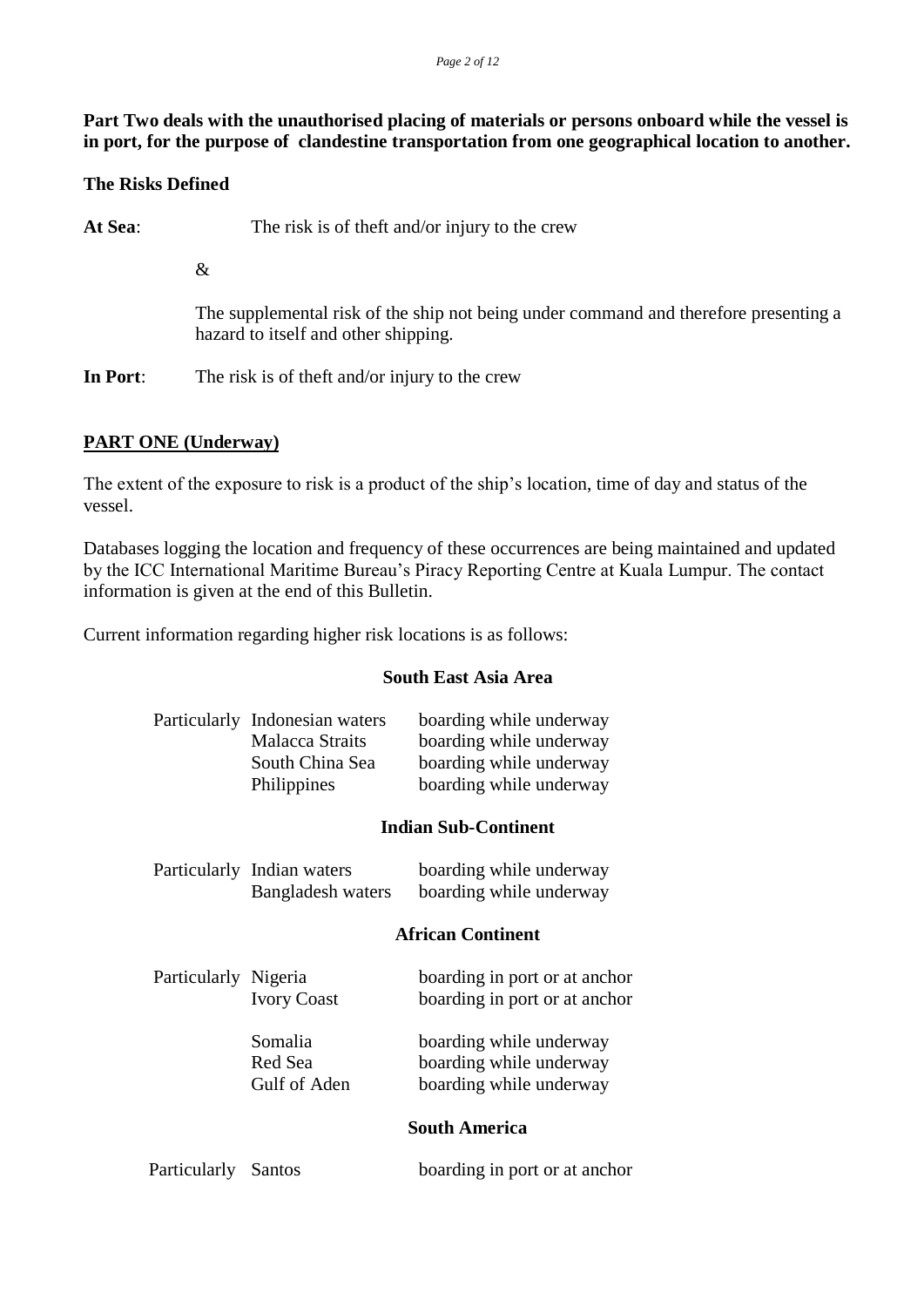#### **Radio: Updating of Local Information**

When a ship is preparing to enter an area known to be frequented by criminals a continuous radio watch monitoring the safety information frequencies and VHF Channel 16 and 2182 kHz should be set to allow the current and pending risk to the ship to be assessed.

Broadcasts on the INMARSAT enhanced group calling system (EGC) SafetyNET (SM) should also be continuously monitored. Daily broadcasts are made at 0001 UTC from the ICC-IMB Piracy Centre Kuala Lumpur covering the Indian, Atlantic and Pacific Oceans and on Inmarsat C SafetyNET service at 0100 UTC each day.

#### **Risk Assessment**

Due to the opportunities afforded to the criminals for ease of access, ships are more likely to be boarded at anchor than while underway.

The factors giving rise to a ship being targeted are usually opportunistic in that the criminals will not have any prior knowledge regarding the presence of items of particular value being onboard.

As soon as a ship enters waters that are known to be frequented by criminal elements it should be accepted that the vessel will be observed. A ship may become a target if it is the only vessel in the area or it has been judged to be the 'soft' target.

The factors which go together to make a 'soft' target are those that are seen to be assisting a boarding of the vessel while underway.

> Ship speed less than 14 knots Ship course steady Low freeboard Local time between 23:00 and 04:00 in the morning Minimal or no illumination on the ship's decks Minimal or no illumination from the Moon No sign of activity on exposed decks

#### **Prevention of Boarding While the Vessel is Underway**

The elimination or reduction of the effects of as many of the assisting factors as possible make up the technique for the prevention of boarding.

The following actions may be generally applied when a vessel enters a high-risk zone or when a vessel close by is observed to be behaving in a suspicious manner. It must however be considered that when electing to implement the procedures for the prevention of boarding, the security of the ship is largely dependent upon the efficiency of the Bridge lookout, particularly in the detection of a suspicious craft.

It should also be considered that the criminals may have utilised ships to either act as mother ships for the smaller craft used for approaching and boarding or to act as decoys by attracting the attention of the Bridge Watch by suspicious manoeuvres, while a small craft approaches undetected.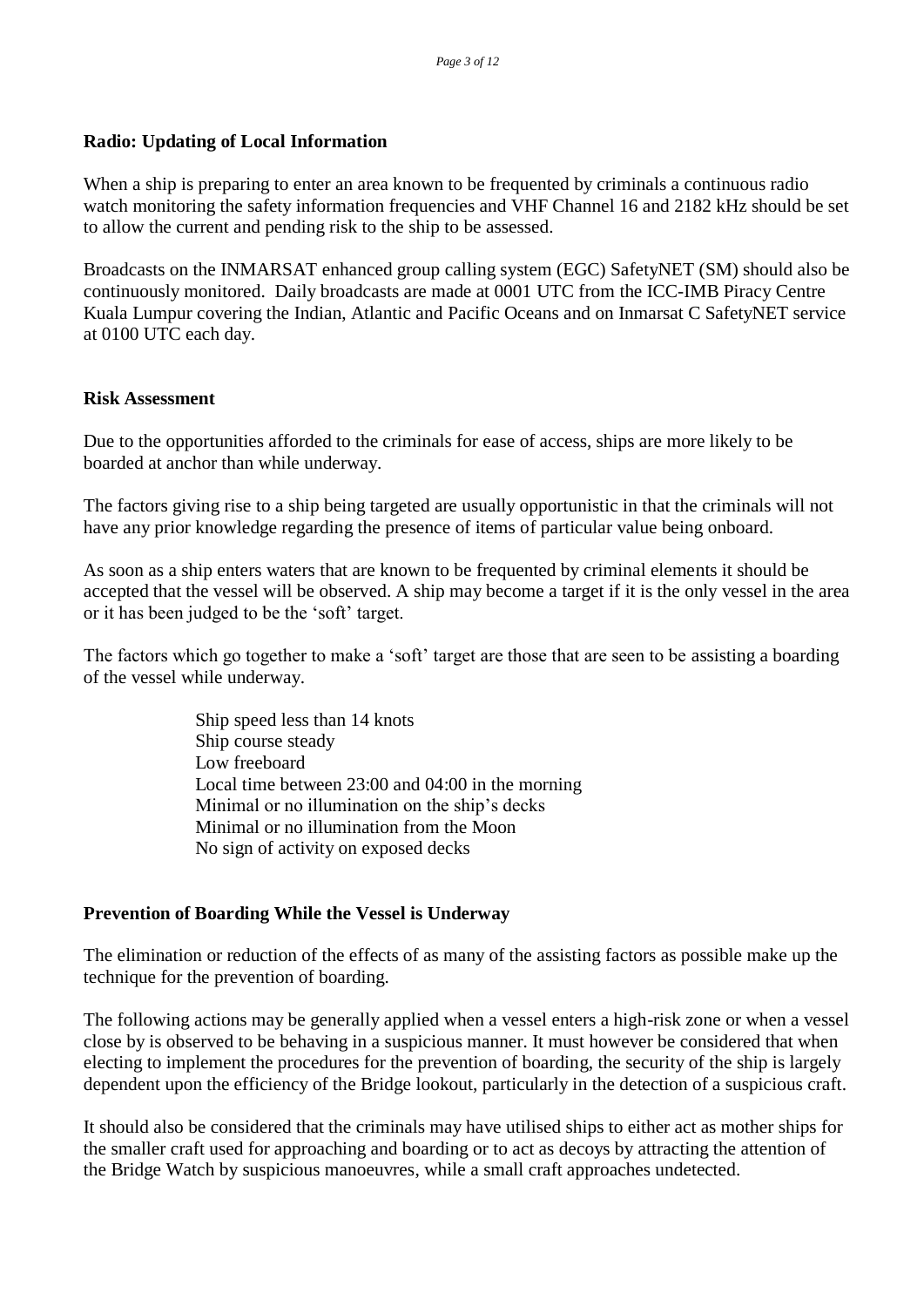#### *Page 4 of 12*

By the time the criminals are thinking of deploying their craft your vessel has already been targeted and therefore can be assumed to have presented itself, for whatever reason, as a preferred target.

#### **Measures To Reduce the Risk of Boarding**

Of the seven factors conspiring to make your ship seem the most attractive prospect for boarding, three of these may not be controlled. The remaining four factors make up the counter measures that can be considered to discourage the criminals.

> Ship speed in excess of 12 knots Erratic course changes Deck lighting Activity on deck

From the perspective of criminals in small craft at night trying to approach a ship that is maintaining steady course with a speed of under 12 knots, it is completely different from a vessel moving at a speed in excess of 14 knots executing small but random course changes.

While it is normal to consider the general vulnerability of merchant shipping we should also consider the criminals' perception of their own vulnerability.

The criminals will feel most vulnerable when making their approach to the ship's side and climbing onboard. It is therefore important to concentrate the ship's efforts to reducing the chances of being boarded to this period of time. Once the criminals have gained the deck successfully they will be more confident, whether they are armed or not.

While a vessel is underway it is most likely to be boarded on its sides and therefore the maximum amount of deck lighting should be provided consistent with the safe navigation of the ship.

In conjunction with deck lighting the ship should give the impression that there is activity on deck despite it being at night. This may take the form of highly visible security patrols or the carrying out of deck maintenance. Each member of the deck patrol should carry two flashlights switched on and held apart while on patrol.

The Master may consider the actual scheduling of maintenance to be carried out at night while the vessel is in high risk areas or may simulate the effects of such activities. The greater the amount of evidence that can be seen and heard by the criminals showing the ship to be populated by alert and active crew the better.

The continual pressurising of the ship's fire main with the lashing of nozzles to give a jet over each side is a good visual disincentive. Depending on the type of ship and company policy the Master may consider other visual effects. The flashing of a welding arc suggesting the possibility of an increased presence on deck in the form of a riding squad, the intermittent use of chipping hammers and the presence of sound, e.g.. loud music, will disorientate criminals by making them re-assess their approach from one of expected silence under the cover of darkness.

Where a ship has the possibility of overflowing ballast tanks to either deck run off or via through-flow discharges high in the ship's side the quantity of water may act as a deterrent.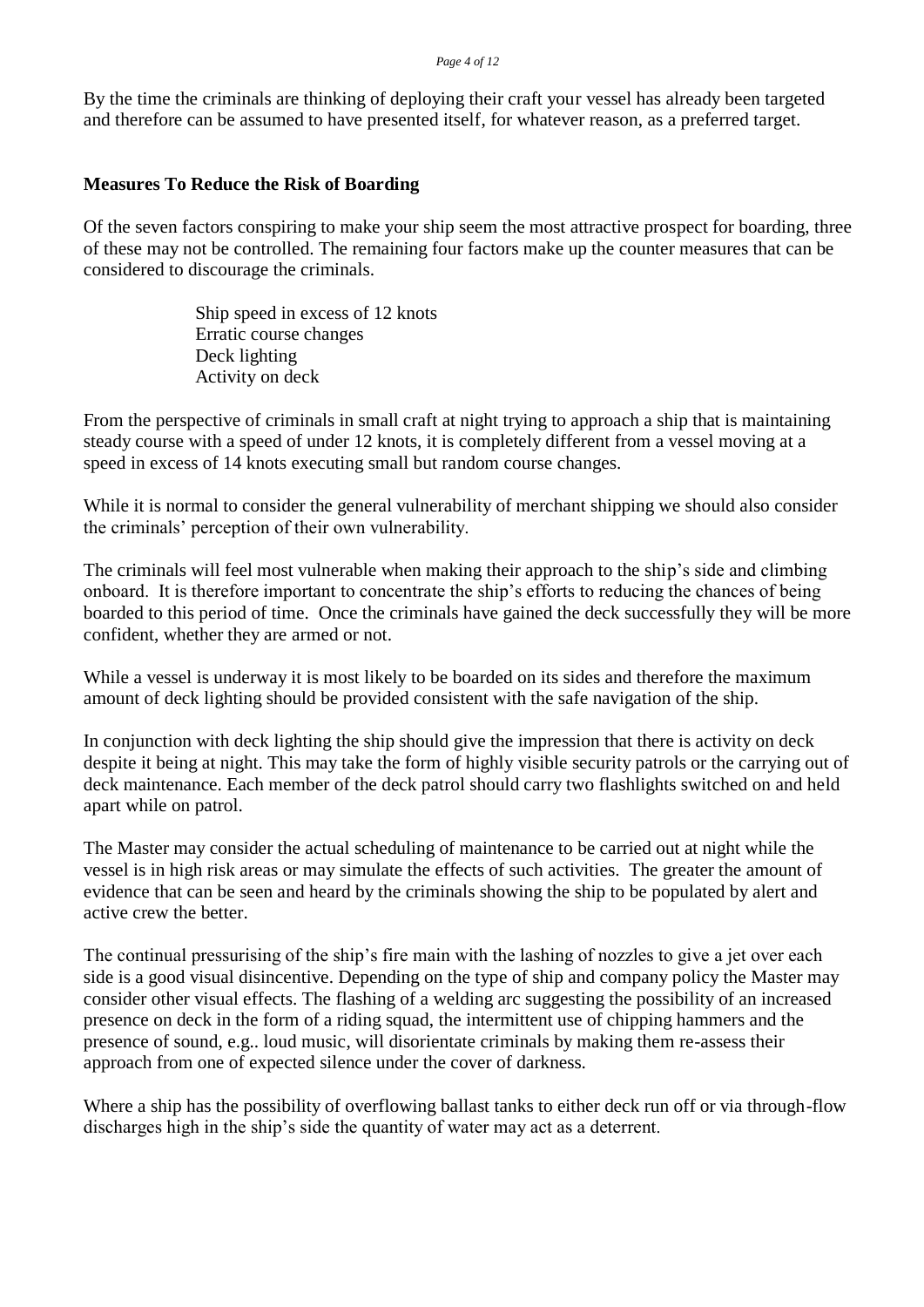#### **Effective Bridge Look Outs**

Probably the most important counter measure against boarding that can be made on a ship is one that the criminals will not, unfortunately, immediately appreciate and that is the posting of effective lookouts.

The difference in keeping an effective security lookout against the approach of suspicious craft and the normal navigation lookout duties at night must be emphasised. The difference is best underlined by the posting of double Bridge Watches at night while the vessel is in the high-risk area.

In many cases the presence of criminals onboard first becomes known when they have entered the Wheelhouse or the Captains cabin, by which time the initiative rests with the criminals.

Lookouts at night should appreciate that they represent the first and most significant counter- measure against an illegal boarding. They should be made aware of the following:

> Criminal vessels may not be showing any lights That small craft may not be picked up on the ships radar That there may be more than one craft That one craft may deliberately seek to gain the attention of the lookout so that a second craft can approach undetected. The procedure for raising the alarm when a suspicious craft has been detected.

#### **The Repelling of Boarders**

As soon as it is confirmed that a boat is approaching the ship should sound its emergency alarm to let the criminals know that they are seen and to get all passengers and the crew not engaged on deck to muster in the designated area.

The alarm is to be made continuously until such time as the criminals have departed the area or a period of 5 minutes has passed.

The crew assigned to deck combined with those already on decks shall stand by the already rigged fire hoses. The Master, after considering the situation, should order the crew to either turn the hoses on the approaching boat or order the crew to withdraw to the accommodation block. Before undertaking any actions that could be seen by the criminals as a justification to escalate the level of violence the Master must evaluate the known factors regarding the situation his ship is now facing.

> Are the criminals in possession of weapons? Can the criminals be prevented from boarding by the use of fire hoses? The numerical strength of possible boarding party

If the ship has been showing signs that the main deck is populated by crew it is probable that the criminals, if they are in possession of fire arms, will commence firing on the ship to persuade the crew to vacate the deck allowing the criminals to board the vessel unhindered.

If the ship's fire main can maintain a pressure of more than 5 bar the directing of the water jet on the small craft can have the desired effect.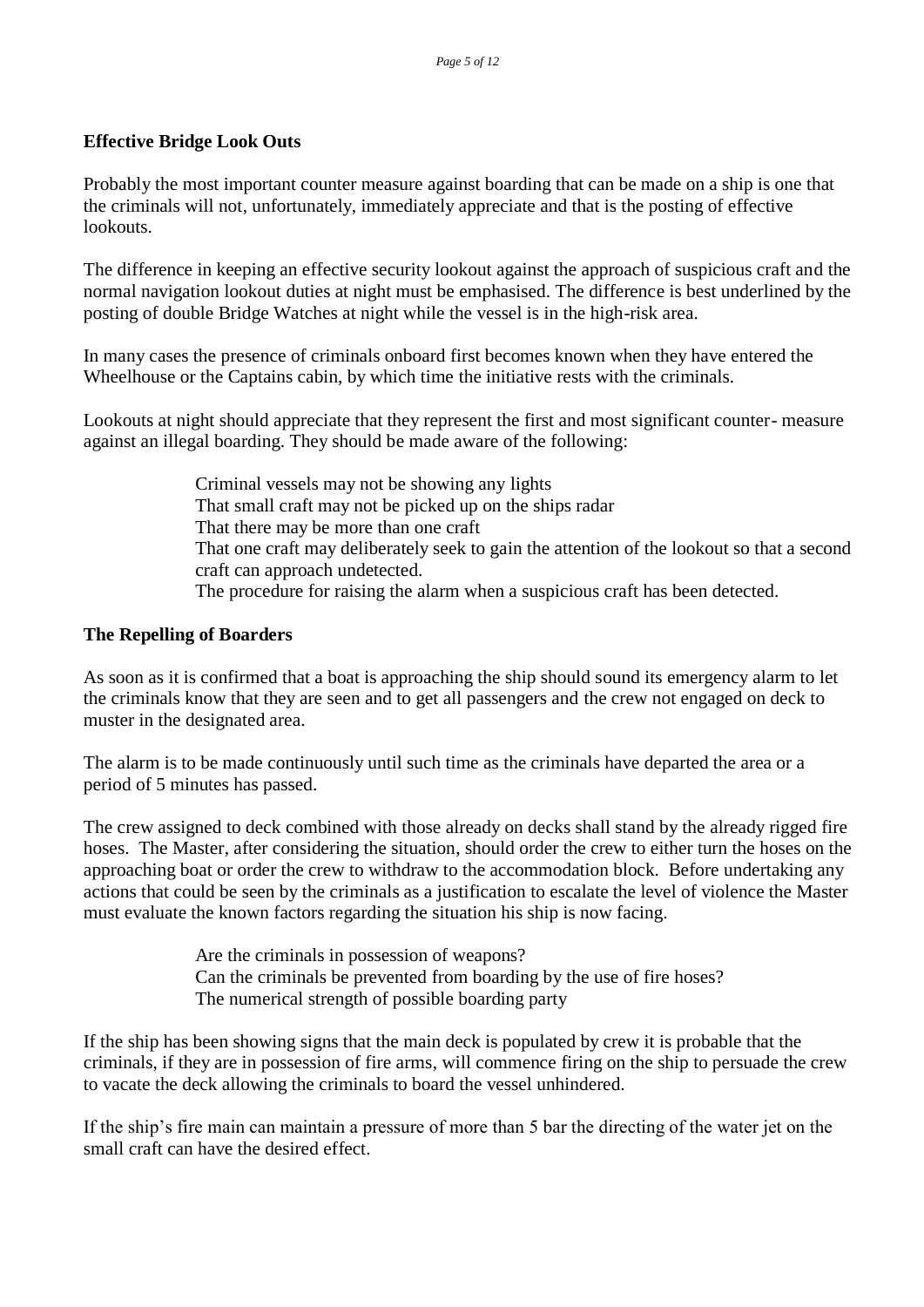#### **If it is confirmed that the criminals are in possession of firearms the crew should proceed immediately to the sanctuary of the accommodation block.**

#### **Communicating: Boarding in Progress**

When it has been ascertained that the vessel is being approached for the purpose of boarding the Master should immediately order the broadcast of an alert.

Reports should be made to the relevant Rescue Coordination Centre (RCC) contact information can be found in the Admiralty List of Radio Signals, volume 5 Search and Rescue.

'All Stations' 'Urgency Message' on VHF Channel16, 2182 kHz and/or DSC call on VHF Channel 70 and/or 2187.5 kHz using the 'all ships emergency' category.

If the threat does not materialise and no assistance is required the cancel should be sent to 'All Stations' as soon as possible.

In cases where boarding is imminent and where the ship can be set on a course for open waters with the Bridge left unmanned, the use of distress flares can be considered to alert nearby shipping.

#### **Confrontation with the Boarding Party**

Providing the assailants are not in possession of firearms the Master may consider forcing the criminals to leave the vessel. Aggressive acts by the crew should not be contemplated unless the ship has a numerical advantage and the crew is of a disposition to offer resistance. If neither of the preceding applies the crew should act as if the criminals are in possession of firearms and should proceed immediately to the sanctuary of the accommodation block.

Before attempting to drive the criminals off the ship it should be considered that even in the absence of firearms they may include amongst their numbers individuals who have been trained by the military.

Also a criminal being hurt during a confrontation may result in unexpected and disproportionate response by the coastal authority especially if the casualty is a national of the coastal state.

If resistance is to be offered the crew must be aware that the sole purpose of the aggression is to drive the criminals back to their boat. The crew must not separate to pursue individuals but seek to contain them as a group ensuring that the crew does not get between the criminals and the ship railings over which they first made their appearance.

At the point when the crew withdraws to the designated area to join the other crew and any passengers, the Master must consider the watch officers.

The engine room should be vacated with the main engine control being switched to the Bridge; the engine room personnel to proceed to the Sanctuary.

If possible the ship should be set on an auto pilot course for the open sea with the engine set at a minimum speed sufficient to ensure steerage. Where this option is not possible the Master should assume command of the Bridge, directing the Bridge personnel to proceed to the designated area.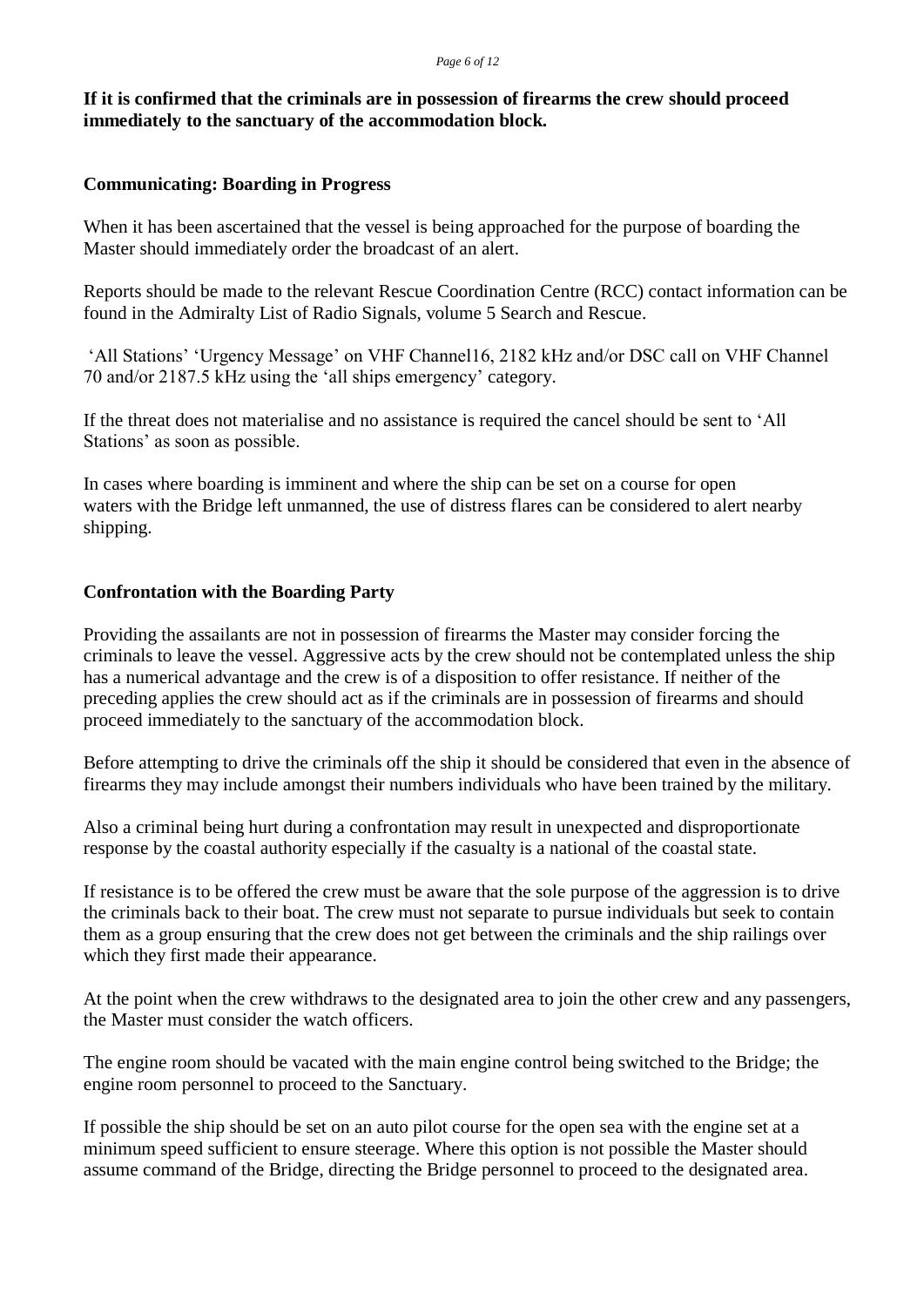#### **Accommodation Citadel**

As part of the ship's **Security Plan** the accommodation block must be considered to enhance its possibility to protect the crew and passengers.

All points of access must be considered as to how they can be adequately secured. All windows and ports which can be looked into by a person standing on an outside deck or grating should have deadlights or metal screens fitted where possible.

One point of entry should be designated for use during the period the vessel is in high-risk waters. The entry point should be manned and have a board on which it can be confirmed when all crew are inside the accommodation block.

The use of CCTV to monitor the point of entry can be considered.

Entry points should be secured by utilising the steel watertight doors by lashing the clips in the engaged position on the inside of the door. External locking of the doors by padlocking is not sufficient.

A lack of substantial closures will prevent the accommodation acting as a citadel and therefore one secure compartment within the accommodation should be designated the Sanctuary for all crew and passengers.

#### **Sanctuary**

The ship's Sanctuary should have the possibility to provide **ALL** the crew with a secure safe haven away from the criminals, while they search for valuables.

Radio communication should be possible from this location to update the authorities. Therefore the prior hiding of a VHF transceiver in this area is recommended in case the main communication equipment will be damaged.

The gathering of all the crew and passengers in one area presents the criminals with a perceived advantage as it will allow them to relax from a possible attack by the crew on individual criminals and will therefore allow the search to progress quickly. The quickest departure of the criminals from the ship is the aim in such situations.

For this reason the criminals will seek to establish immediately that all the ship's complement has been gathered in the designated compartment

The grouping of all ship's staff in this manner also has the effect of making it less likely that an individual crew member will be mistreated while out of sight of his crew mates.

Last but not least the gathering of the complete crew to sit closely together will afford psychological comfort to assist them to overcome the stress of the situation.

The sanctuary can only be effective if all the ships complement can be secured inside; where this is not the case the Master should consider the Sanctuary purely as a place to muster all the ship's complement in one area.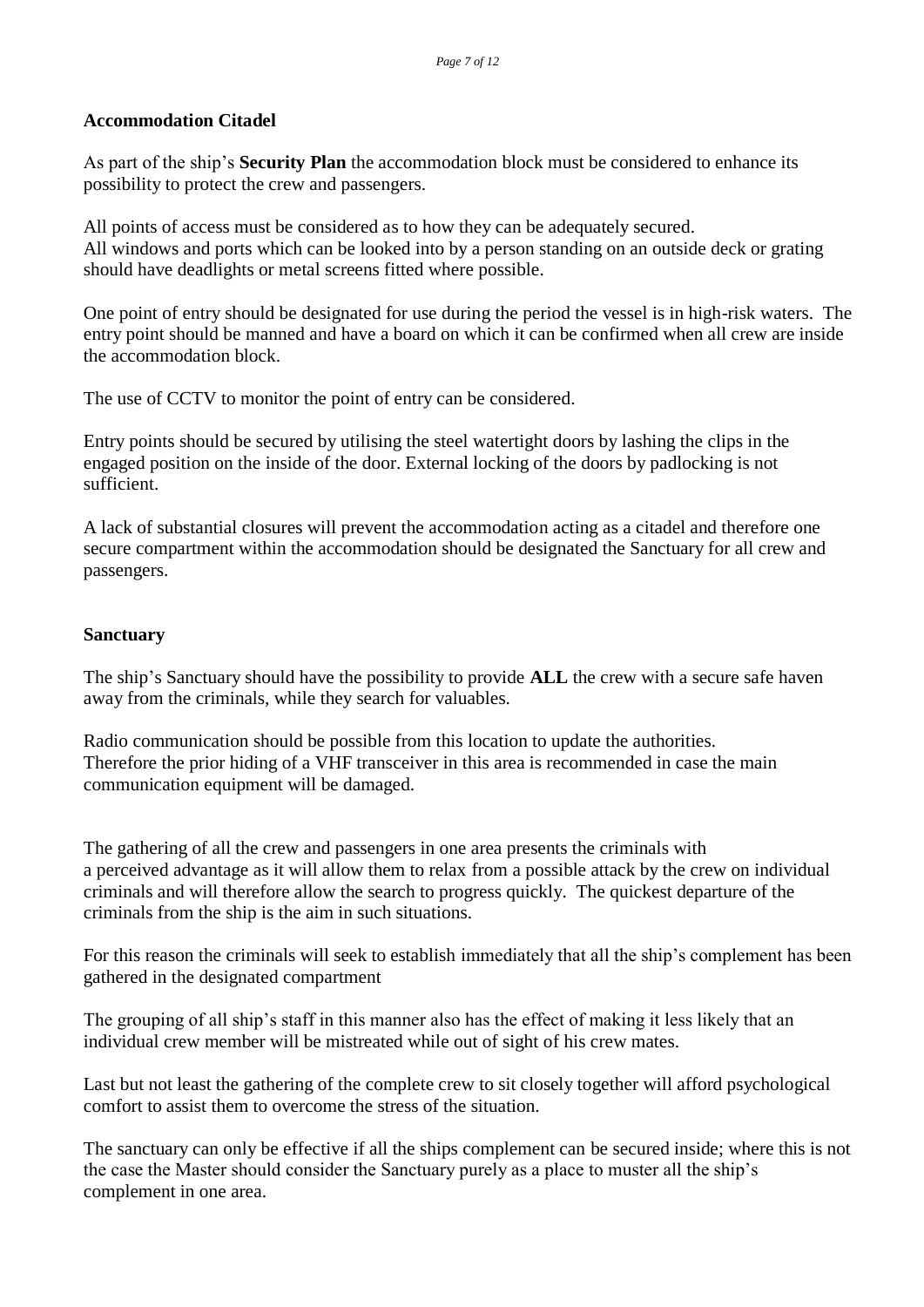#### **Interaction with the Criminals**

When the criminals are confronted with the ship's complement in one space they will usually seek to deal with one person only, this is normally the Captain.

The ship's complement should remain seated cross-legged on the floor in rows with any women or children present being in the back row. Women should wear trousers and cover their hair with headscarves. Nobody should speak to the criminals except the Captain or the designated spokesman, unless they are directly addressed. The crew and passengers should keep their eyes averted from the criminals' faces.

The assembled crew should not be wearing any jewellery or watches they particularly wish to keep.

From this point on, the main aim of the Master and crew is to assist the criminals to leave the ship as quickly as possible. The pillaging of the ship and the taking of personal belongings should not be resisted.

Due to the time that has elapsed since the sighting of the approaching boat to the confrontation with the assembled crew, the criminals will be seeking to leave as soon as possible and will conduct quick searches. The Master will be ordered to open the ship's Safe, which he should do immediately.

#### **Control of Ship and Crew Valuables**

When sailing in waters known to be frequented by criminals the Company should seek to reduce their losses by minimising the amount of cash carried in the ship's Safe, which is always the main target for the criminals once they are in the accommodation.

It should be considered that a small amount of cash be left in the ship's Safe to help encourage the criminals to leave quickly.

Any further amounts of cash that have to be carried for operational reasons, should be locked in a secure place, the location of which is known only to the Captain and the Company.

The crew should similarly secure most but not all of their cash and any valuable items of jewellery and watches.

When all the criminals are preparing to depart the assembled crew should remain together until somebody has been to the Bridge and can confirm that the boat is pulling away.

#### **Communicating: Following Boarding**

Following the departure of the criminals and the securing of the ship and the crew the information regarding the boarding is to be communicated to the Coastal Authorities via the Rescue Co ordination Centre.

The message should include: the location where the attack occurred, the description of the boat used and the heading on which it departed, a description of the criminals and their number, details of injuries sustained, losses and damage incurred, and if any assistance is required.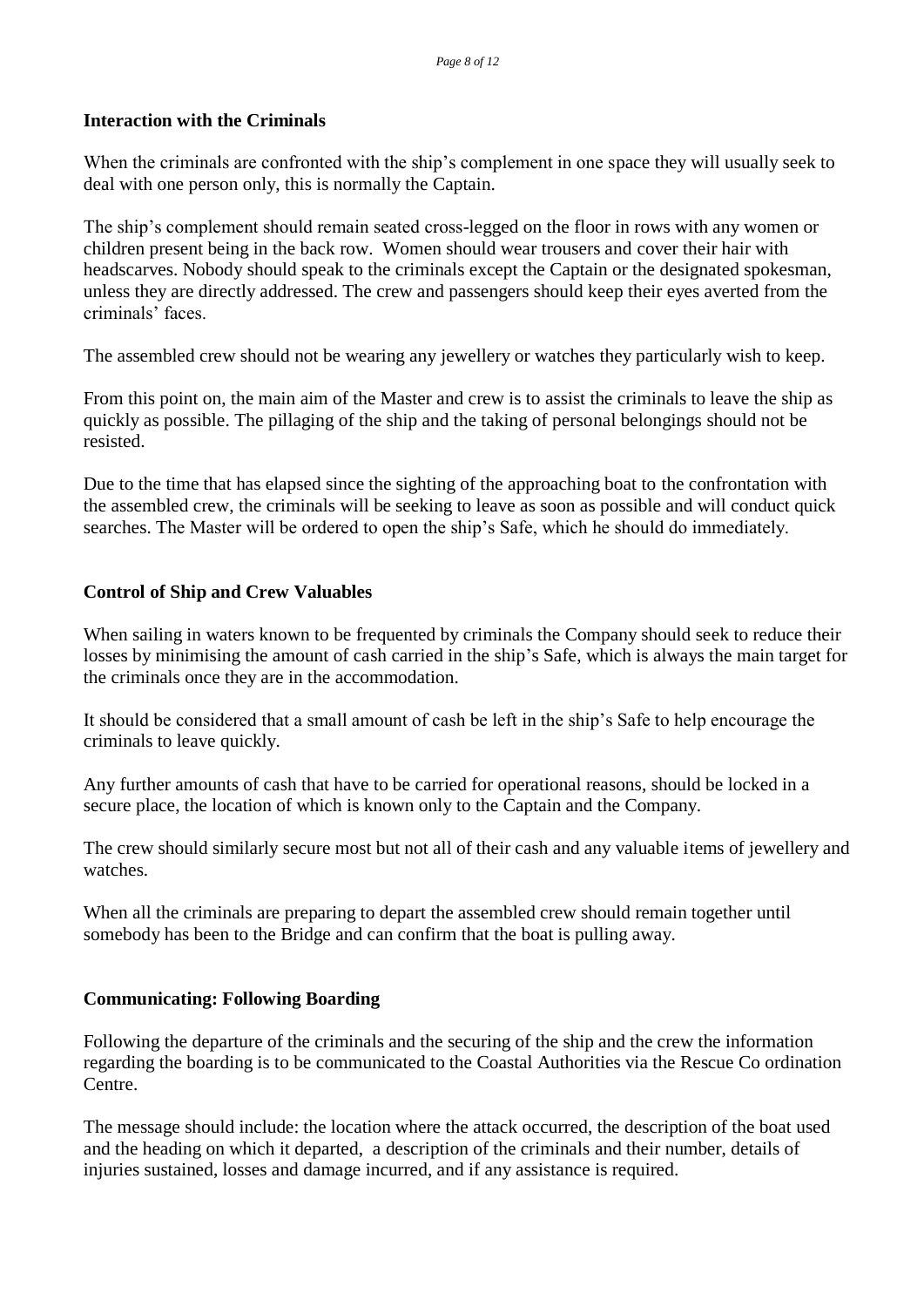A copy of this communication is to be forwarded to the Barbados Ships' Registry.

As soon as possible following the attack a full report including crew statements is to be forwarded to the Coastal Authorities with a copy being forwarded to the Barbados Ships' Registry.

#### **PART ONE (in Port or at Anchor)**

The precautions and responses to an illegal boarding of the ship are substantially the same as those previously described for a ship underway.

The differences are as follows:

#### **The Increased Ease of Boarding by Criminals**

The boarding of vessels in Port is usually accomplished by using the accommodation ladder. The boarding of vessels at anchor may be carried out by way of the anchor chain or any other point having reduced freeboard.

#### **The Proximity of Support from Ashore.**

The close availability of port and coastal authorities make the prompt detection and raising of an alarm the best response for the ships crew.

Prior to anchoring or berthing at a port having a record of criminal interference with merchant ships, the company should refer to its **Security Plan**

#### **Crew Responses**

The deterrent of keeping a well-lit ship including all decks and the accommodation block can be fully utilised without any restrictions imposed by the night vision of the Bridge Watch. However, all lights should be directed in a downwards direction to prevent the dazzling of passing traffic.

Consistent with the general guidelines laid down for the use of distress flares it is not considered that a ship will be put at risk by an illegal boarding occurring while in port or at anchor. Therefore the use of distress flares in these circumstances is not condoned.

#### **PART TWO (in Port or at Anchor)**

This part deals with the illegal carriage of persons or materials by the ship:

**The non detection of persons or items moving through the Port (failure of the Port Security):** Entry into the Port Area of illicit goods or persons impersonating either ship's crew or port workers.

**The non detection of persons or items gaining access to the ship (failure of the Ship Security)**  The arrival onboard of illicit goods or persons impersonating port workers.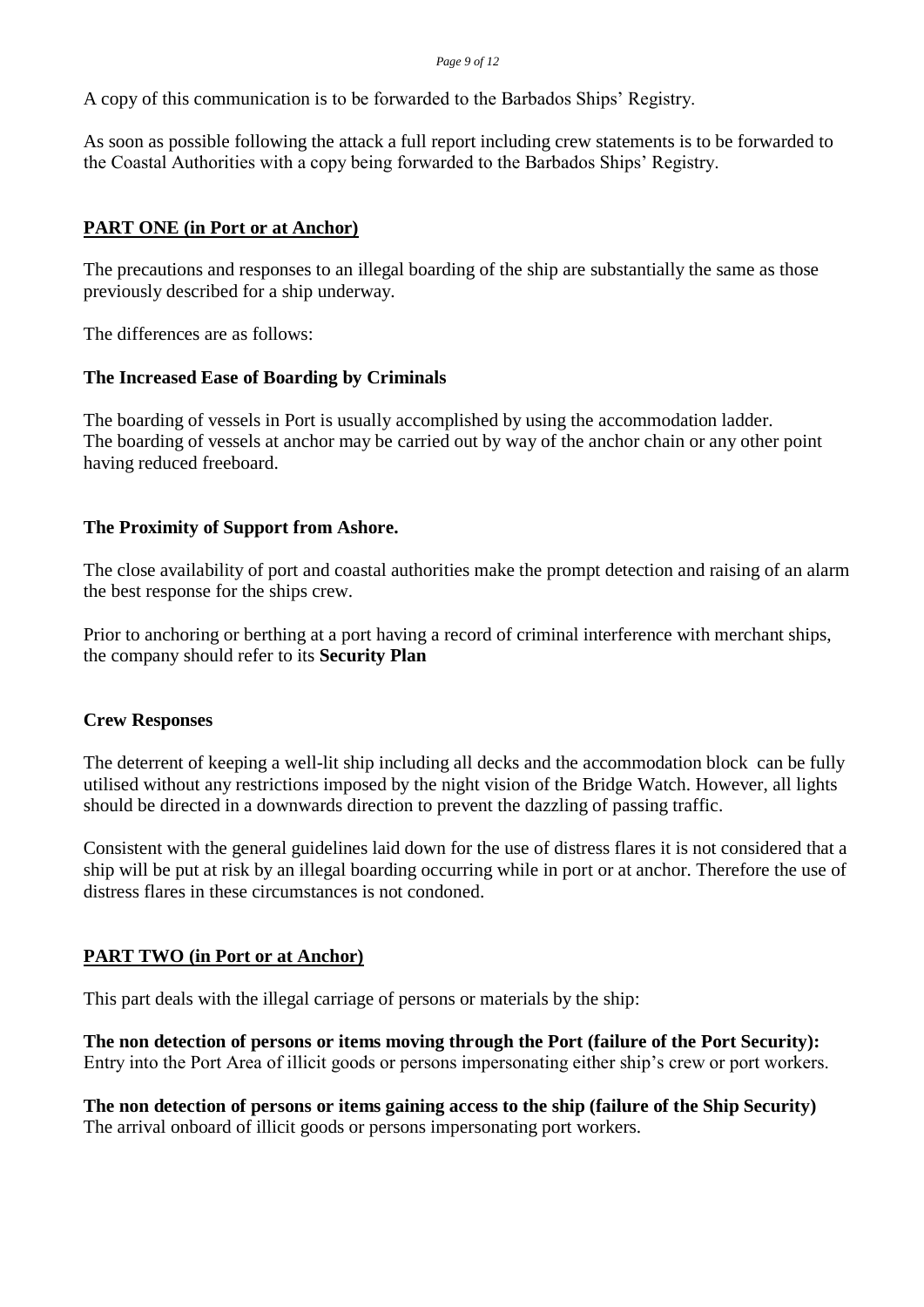#### **PORT SECURITY**

A ship entering a Port shall expect a level of security to be provided by the authorities commensurate with the type of Port and its location.

In this respect a shipping company may request the Port Authorities to confirm the level of security in place for the duration of the ship's stay.

It should be confirmed what level of security is provided by Port Authorities to ships anchored in the port's anchorages.

#### **SHIP SECURITY**

#### **The ship security will depend upon the following factors:**

The security record of the Port

- Reports of illicit goods being handled within the Port in the previous 6 months.
- Reports of persons illegally gaining access to ships while berthed within the secure area of the Port.

#### **Resulting in the degree of consideration given to the following:**

The port security in place

- The proper control of goods entering and leaving the Port Area
- The proper control of persons entering and leaving the Port Area

The goods and persons coming onboard

- The confirmation of the **Cargo** being taken onboard
- The confirmation of the **Stores** being taken onboard
- The confirmation of the **Persons** coming onboard

#### **Cargo**

The various categories of cargo present varying security risks

Containers

- Negative: Lack of opportunity for ship to verify contents against documentation.
- Positive: Smaller number of shore labour having access to the ship.

#### General Cargo

- Positive : Increased opportunity for ship to verify packages against documentation
- Negative: Larger numbers of shore labour having access to the ship.

Crude Oil / Petroleum Products / LNG

- Positive : Higher levels of port security at terminals
- Positive : Minimal access to ship by shore labour
- Negative : Higher risk on ship and terminal due to nature of cargo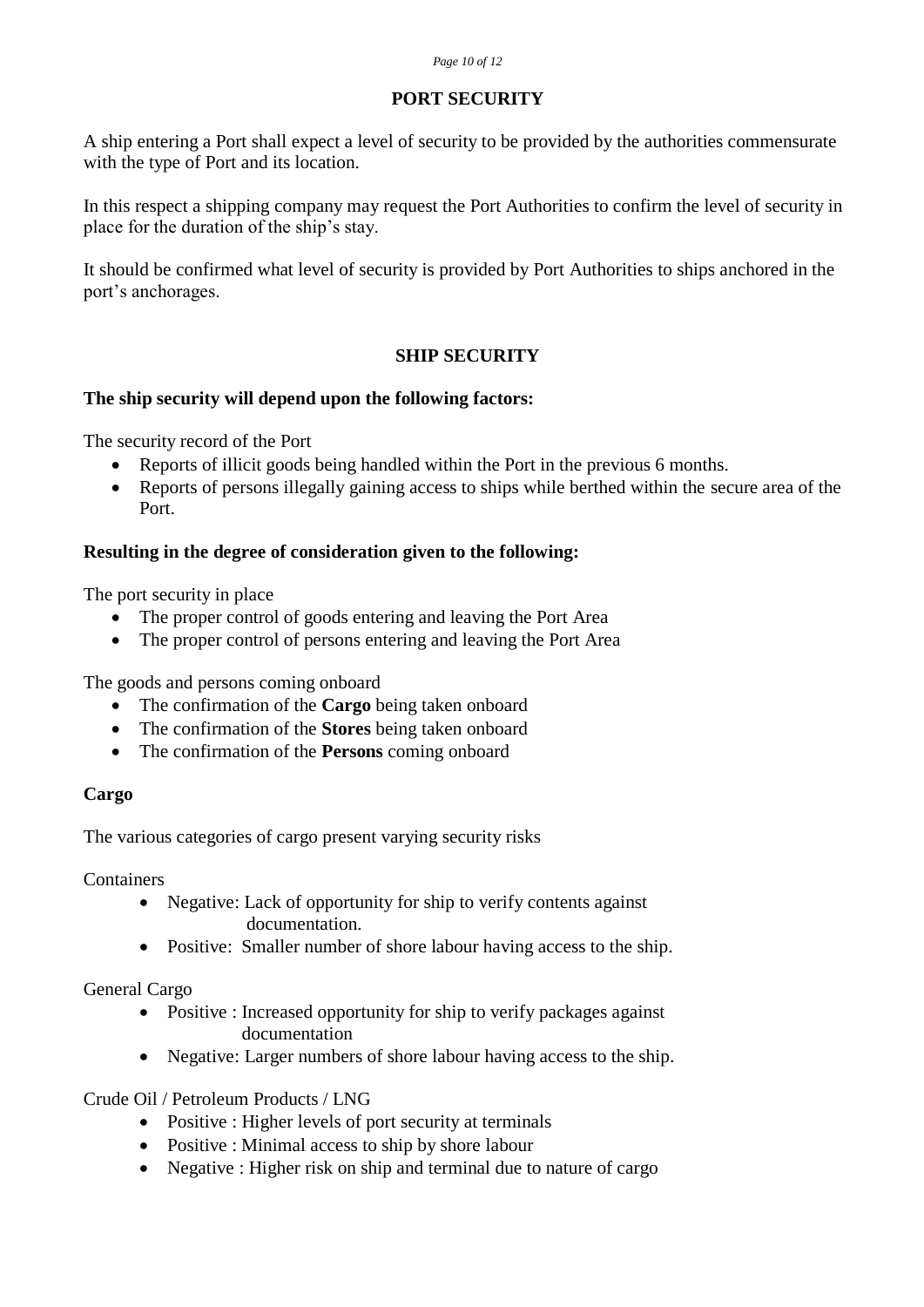Cargo should only be accepted against verified shipping documents including bills of sale. The identification of the Dispatcher, Packer, Content and the Recipient should be evident.

Ports should demand from Shippers that they have exercised such checks that they are in a position to vouch for the authenticity of all shipping documents and the cargo presented for loading through their port.

#### **Stores**

All ship's stores taken onboard should be supplied from known sources and should be checked carefully against paperwork before stowing. The check should not be restricted to quantity and quality but also confirm that no other items have been included and that the packaging has not been tampered with.

#### **Persons**

All persons wishing to be allowed onboard should be able to produce some form of identity documentation. The names of persons entering should be registered noting their time of arrival and their time of departure.

Persons wishing to enter the accommodation on business should have announced their intention to visit the ship to the Master. Such persons after registering arrival onboard should then be escorted to the officer with whom they have made an appointment to visit.

Persons who arrive at the ship without prior appointment after registering onboard shall wait at the entry control point for the officer with whom the person wishes to speak. If the business cannot be conducted at the control point the officer shall escort the person to the office and on completion of the business personally escort the person off the ship.

#### **At no time shall visitors to the ship be left unattended.**

#### **Departure Port Ship Searches**

As soon as possible on leaving the berth or anchorage the vessel should be subjected to the search procedure contained within the ship's **Security Plan.**

The search procedure should be separated into two types of search patterns, one of the search of stowaways and the other the locating of items having no legitimate reason for being there.

#### **Person Search**

A person search pattern should be prescribed to allow a systematic search of the ship to be conducted. Such a search pattern will require all areas/compartments where a person or persons could conceal themselves to be searched. It must be born in mind that stowaways often hide deliberately in areas not suitable for staying in for any length of time, in order to evade the ship's initial search, moving to a more comfortable location some hours later.